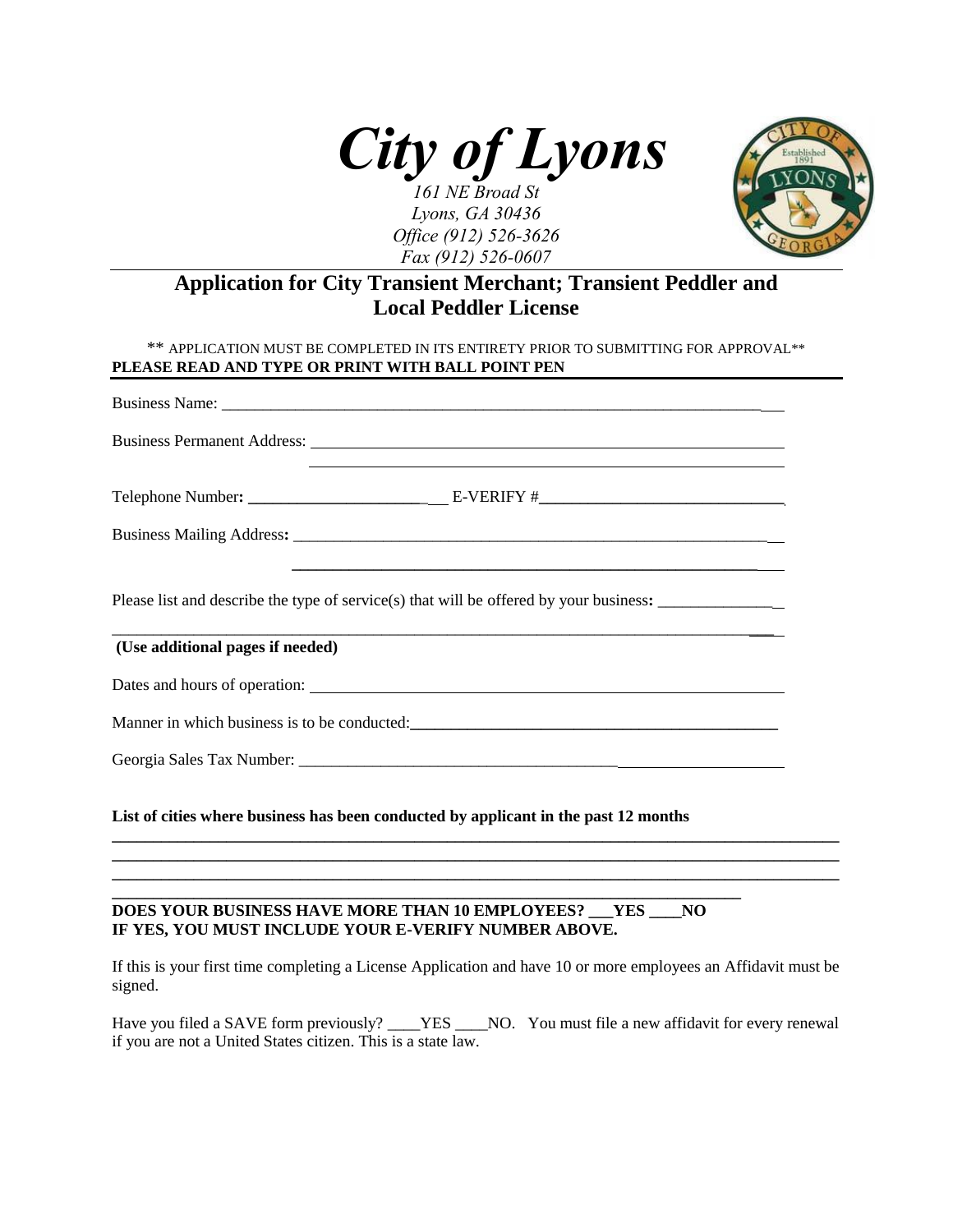# \*\* **IF SERVICE REQUIRES STATE CERTIFICATION, PLEASE PROVIDE A COPY\*\***

| Have you been licensed in this city prior to this year in another business name? _____YES ____NO |  |  |  |
|--------------------------------------------------------------------------------------------------|--|--|--|
|                                                                                                  |  |  |  |
| <b>OWNER INFORMATION</b>                                                                         |  |  |  |
|                                                                                                  |  |  |  |
|                                                                                                  |  |  |  |

| Home Street Address: |      |     |  |
|----------------------|------|-----|--|
|                      |      |     |  |
|                      |      |     |  |
| Home Telephone:      | DOB: | SS# |  |

#### **Required Supplemental Information (please attach to this application)**

- o Legal incorporation documents (LLC, INC, State Business License)
- o Driver's License
- o List of all employees including residential addresses and phone numbers
- o Georgia Bureau of Investigation Consent Form
- **Peddling hours are 9:00 A.M. to 5:00 P.M.**
- **No peddling is permitted on Sundays or City Holidays.**
- **The use of a speaker, horn, etc. is prohibited.**
- **Occupying a fixed location is also prohibited.**
- **The license must be carried at all times and shown upon demand.**
- **The license is not transferable.**
- **The City will investigate applicant's business and moral character and reserves the right to disapprove an applicant as a result of unfavorable investigation.**
- **Any customer must receive a signed receipt if down payment is made for goods or services.**
- **No refund of application fee will be made if applicant is disapproved.**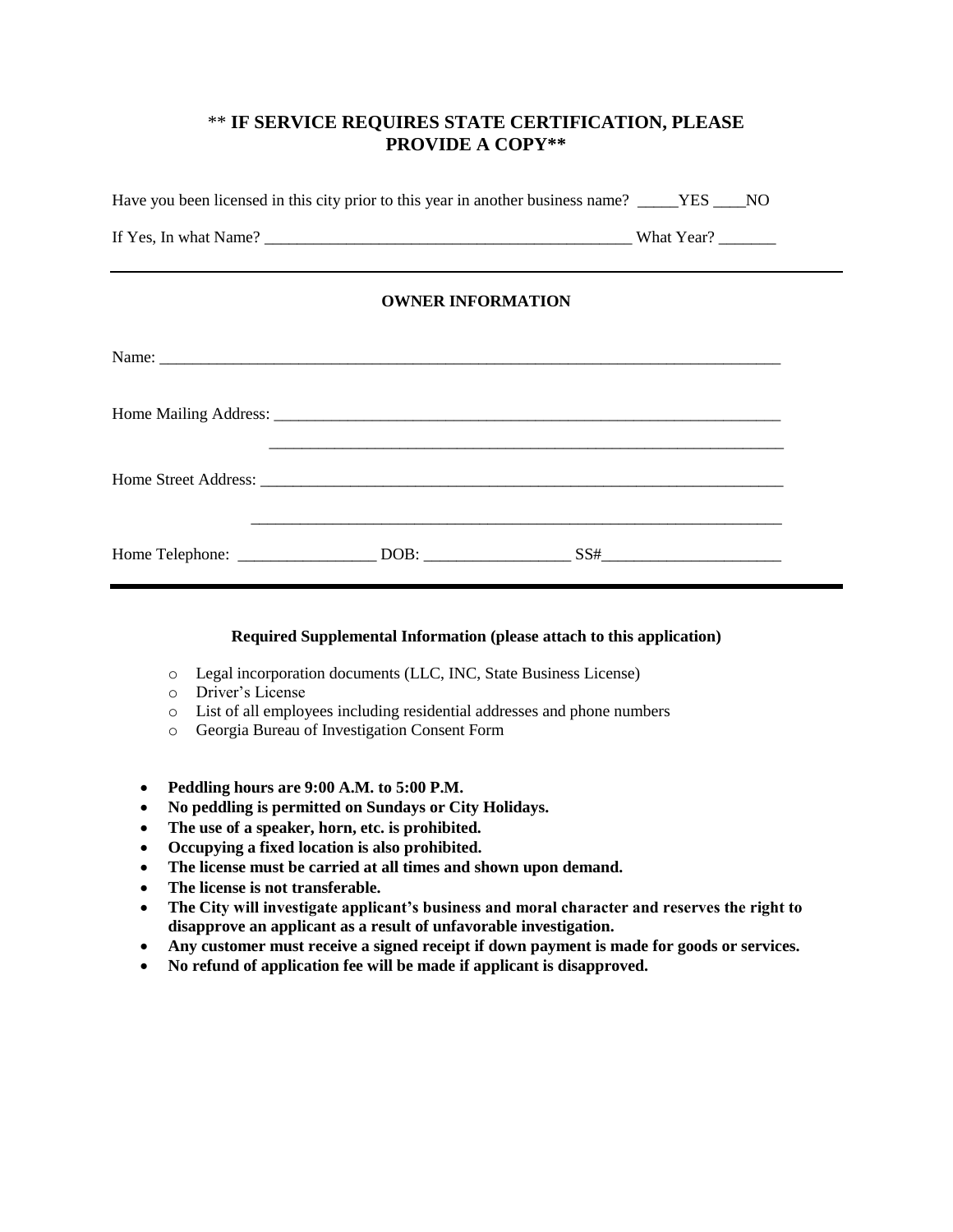# Georgia Bureau of Investigation Georgia Crime Information Center

# Consent Form

I hereby authorize the City of Lyons, to receive any Georgia criminal history record information pertaining to me which may be in the files of any state or local criminal justice agency in Georgia.

| <b>Full Name: (Print)</b> |                                          |                                                                      |                                                                           |
|---------------------------|------------------------------------------|----------------------------------------------------------------------|---------------------------------------------------------------------------|
| <b>Address</b>            |                                          |                                                                      |                                                                           |
| <b>Sex</b>                | Race                                     | <b>Date of Birth</b>                                                 | <b>Social Security Number</b>                                             |
|                           | <b>Signature of Applicant</b>            | This authorization is valid for 180 days from the date of signature. | Date                                                                      |
|                           |                                          | *** OFFICIAL USE ONlY***                                             |                                                                           |
|                           |                                          | THIS FORM. PLEASE INITIAL EACH LINE WHERE APPLICABLE:                | A CRIMINAL HISTORY RECORD CHECK WAS PERFORMED ON THE SUBJECT INDICATED ON |
|                           | <b>IDENTIFIABLE RECORDS WERE LOCATED</b> |                                                                      |                                                                           |
|                           |                                          | NO IDENTIFIABLE RECORDS WERE LOCATED                                 |                                                                           |
|                           | <b>ADDITIONAL NOTES:</b>                 |                                                                      |                                                                           |
|                           |                                          |                                                                      |                                                                           |
|                           |                                          |                                                                      |                                                                           |
|                           |                                          | SIGNATURE OF PERSON PERFORMING THE CHECK                             | Date                                                                      |
|                           | <b>CITY MANAGER REVIEW</b>               |                                                                      |                                                                           |
|                           |                                          | ) APPROVED FOR SUBMISSION TO CITY COUNCIL                            |                                                                           |
| <b>SIGNATURE</b>          |                                          |                                                                      | <b>DATE</b>                                                               |
|                           |                                          |                                                                      |                                                                           |